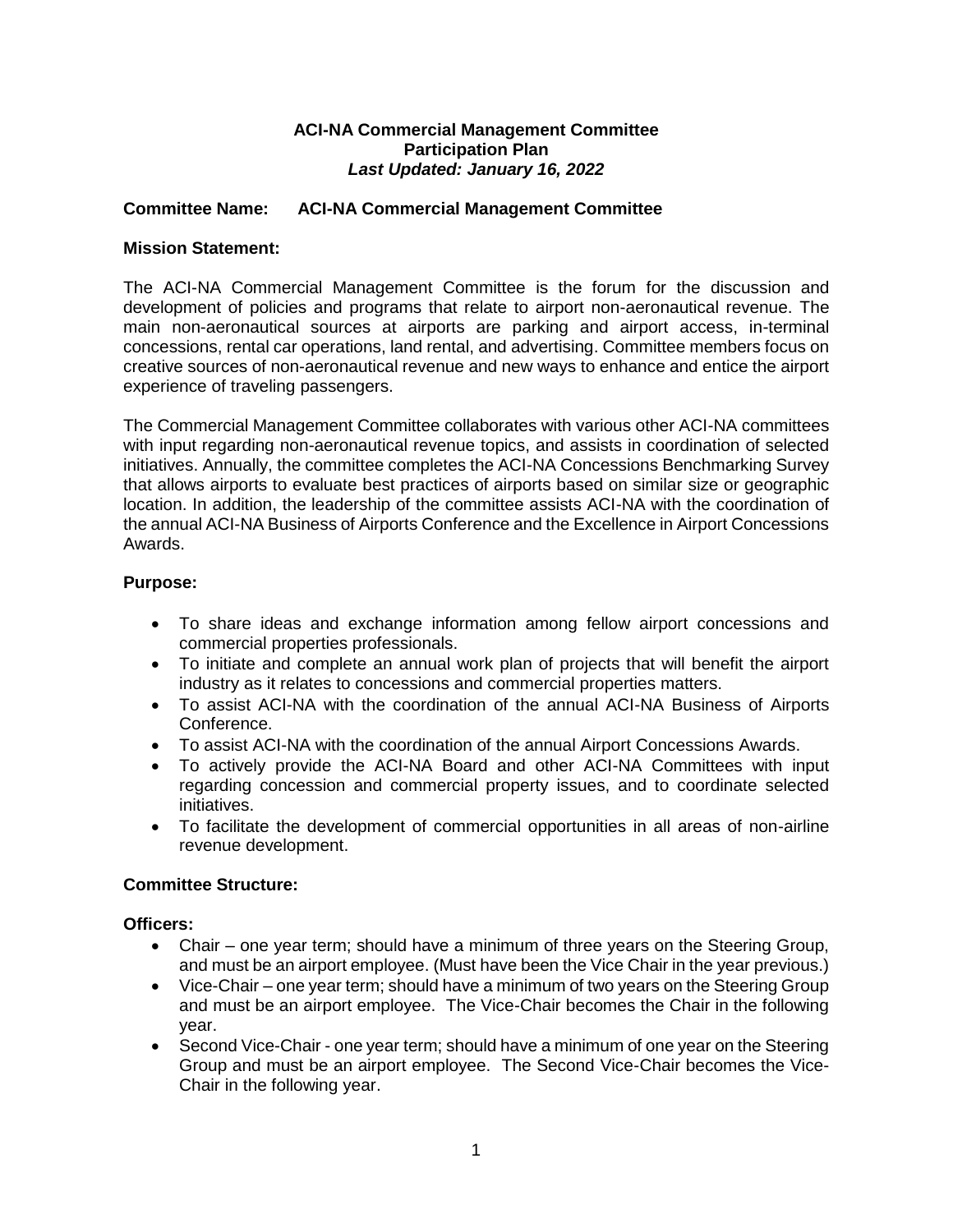- Associate Member Representative two year term; should have a minimum of one year on the Steering Group and must be elected subject to the Nomination and Election Process outlined below.
- Board Liaison Representative appointed by the ACI-NA Chair each year.
- Commissioner's Liaison– a member of the Commissioner's Committee may be nominated by that committee to serve as a liaison between the Committee and the Commissioner's Committee. (optional)

## **Steering Group:**

The Steering Group shall consist of a minimum of 9 and a maximum of 35 members including:

- 5 Committee Officers
- 1 Committee Past Chair (Optional)
- 1 Board Liaison
- 1 Commissionaire Liaison (Optional)
- 2-20 Airport Member Representatives
- Should include Chairs of any Working Group
- Only one representative from each airport
- Up to 2 Canadian airports, if interested
- 2-9 Associate Member Representatives
- 2 Young Professionals, one airport member and, one WBP/associate member, both must be under 35 years old during term

#### **Terms:**

- Steering Group members may serve a term of up to 4 consecutive years, after which, the member must take one year off, subject to the following exception:
	- $\circ$  Time served as an Officer or Past Chair is not included in the 4 year term.
- The Airport and Associate organization/company must take one year off, before coming back on the Steering Group.
- The Airport Member Representatives and the Associate Member Representatives have staggered terms so that approximately 25% of the Representatives are up for nomination each year. Accordingly, as part of the first year nomination process, the Representatives shall be given terms of one to four years, first based on the nominee's preference, and then as determined by the Officers. Members with initial partial terms may be re-nominated after the partial term to serve one additional 4 year term.
- Only one representative from an airport and only one representative from an associate's company may participate on the Steering Group at any one time. This excludes the Past Chair position as it is an "optional" position and Committee participation may be minimal, and Young Professionals.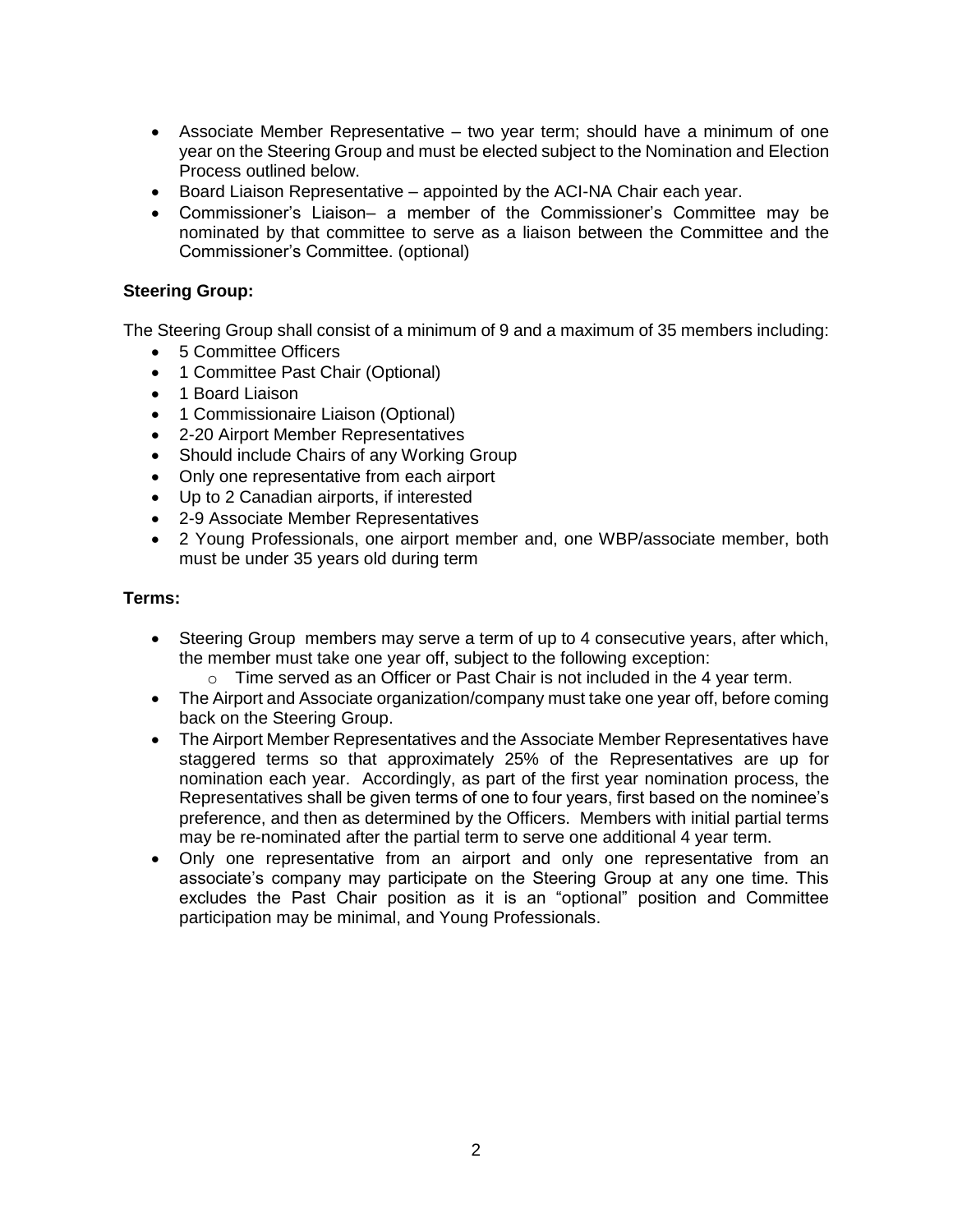# **Commercial Management Steering Group Observer:**

- The Commercial Management Steering Group Observer was established in order to build up an efficient and accurate communications platform between airports and concessionaires.
- The observer position is only open for major concessionaires among ACI-NA's members (Platinum and Beyond). Observers must hold a Vice President or higher position from Associate/WBP members.
- If someone from the same Associate/WBP member is a current Steering Group member, there will not be an observer position for that WBP/Associate member. The valuable experience and knowledge of the concessions industry of the observers will be of great assistance as the steering group tries to identify and solve the challenges that face the entire industry.
- Commercial Management Steering Observers are treated equally as an elected Steering Group member, thus invited to all Steering Group meetings and receive the same communication as other Steering Group members from the appropriate ACI-NA staff member.
- Please contact the appropriate ACI-NA staff member if you need additional clarification or would like additional information regarding the Commercial Management Steering Group Observer.

# **Working Groups:**

- Each Working Group will have a Chair and Co-Chair who will be appointed by the Officers.
- Chairs must be an airport member.
- Chairs may serve up to a two year term with the co-chair taking over the position once the chair has completed their term.
- Chair responsibilities: Formulate an annual work plan, coordinate conference calls and communication with interested members, and present the work plan and progress reports at Steering Group meetings.

## **Working Group Member Participation:**

- ACI will email information concerning the Working Groups and request member participation.
- Committee members may participate in any Working Group.
- ACI will forward interested member participation lists to the Working Group Chairs.
- Working group members must participate on scheduled conference calls and can be removed upon the discretion of the working group Chair if participation needs are not met.

## **Formation of Working Groups:**

- New Working Groups may be initiated as deemed necessary by the Committee's Officers/Leadership Team.
- Working Groups may be discontinued or inactivated by the Steering Group if there are no pertinent issues to be discussed or the Working Group does not have an annual work plan.